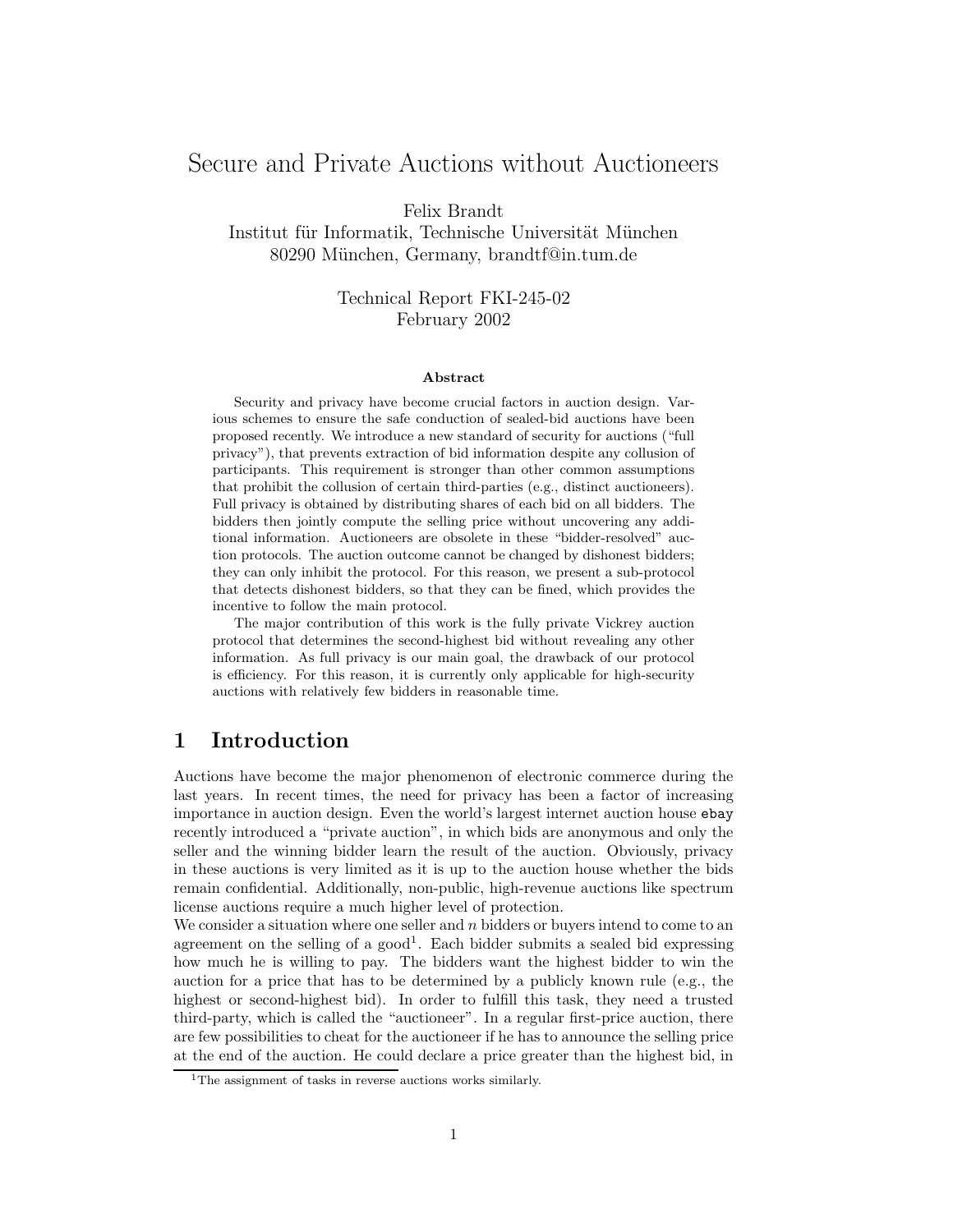order to keep the good if he thinks the bids are not high enough. No bidder would be able to discover this form of deception. In a second-price or so-called Vickrey auction, things are worse. The winner of an auction has to doubt whether the price the auctioneer tells him to pay is actually the second-highest bid. The auctioneer could easily make up a "second-highest" bid to increase his (or the seller's) revenue. In addition to a possibly insincere auctioneer, bidders in all sealed-bid auctions have to reveal their bids to the auctioneer. There are numerous ways to misuse these values by giving them away to other bidders or the seller [5, 4, 3]. It remains in the hands of the auctioneer whether the auction really is a *sealed*-bid auction.

Among the different auction protocols, the Vickrey auction [26] has received particular attention in recent times because it is "incentive-compatible", i.e., bidders are always best off bidding their private valuation of a good. This is a huge advantage over first-price auctions, where bidders have to estimate the other bidders' valuations when calculating their bid. However, despite its impressive theoretical properties, the Vickrey auction is rarely used in practice. This problem has been addressed several times in the literature [19, 18, 22] and it is now common knowledge that the Vickrey auction's sparseness is due to two major reasons: The fear of an untruthful auctioneer and the reluctance of bidders to reveal their true private valuations.

The protocol in this report removes both crucial weaknesses of the Vickrey auction by omitting the auctioneer and distributing the calculation of the selling price on the bidders themselves. No information concerning the bids is revealed unless all bidders share their knowledge, which obviously uncovers all bids in any auction protocol.

The remainder of this report is structured as follows. Section 2 summarizes existing efforts in the field of cryptographic auction protocols. Section 3 defines essential attributes that ensure a secure and private auction conduction and introduces "bidder-resolved auctions". In Section 4, we propose a simple protocol that realizes a bidder-resolved 1st-price auction, which is followed by the enhanced, fully private protocol MB-share. Finally, the Vickrey auction protocol YMB-share, which complies with full privacy as well, is presented in Section 5. The report concludes with a brief overview of advantages and disadvantages of bidder-resolved auctions and an outlook in Section 6.

## 2 Related Work

There has been an extremely fast-growing interest in cryptographic protocols for auctions during the last years. In particular, Vickrey auctions, which are strategically equivalent to English auctions for bidders that privately evaluate a good, attracted much attention. Starting with the work by Franklin and Reiter [9], which introduced the basic problems, but disregarded the privacy of bids after the auction, many secure auction mechanisms have been proposed  $[1, 3, 6, 10, 11, 12, 13, 14, 15,$ 16, 17, 20, 21, 24, 27, 28].

When taking away all the protocols that (in their current form) are not suitable for the secure execution of second-price auctions or reveal (partial) information after the auction is finished  $[9, 28, 21, 20, 11, 15, 27, 3]$ , the remaining work can be divided into two categories.

Most of the publications rely on the (limited) security of distributed computation [12, 14, 13, 10, 24]. This technique requires m auctioneers, out of which a fraction (e.g.,  $\lfloor \frac{m-1}{3} \rfloor$ ) must be trustworthy. Bidders send shares of their bids to each auctioneer. The auctioneers jointly compute the selling price without ever knowing a single bid. This is achieved by using sophisticated, but sometimes inefficient, techniques of secure multiparty function evaluation, mostly via distributed polyno-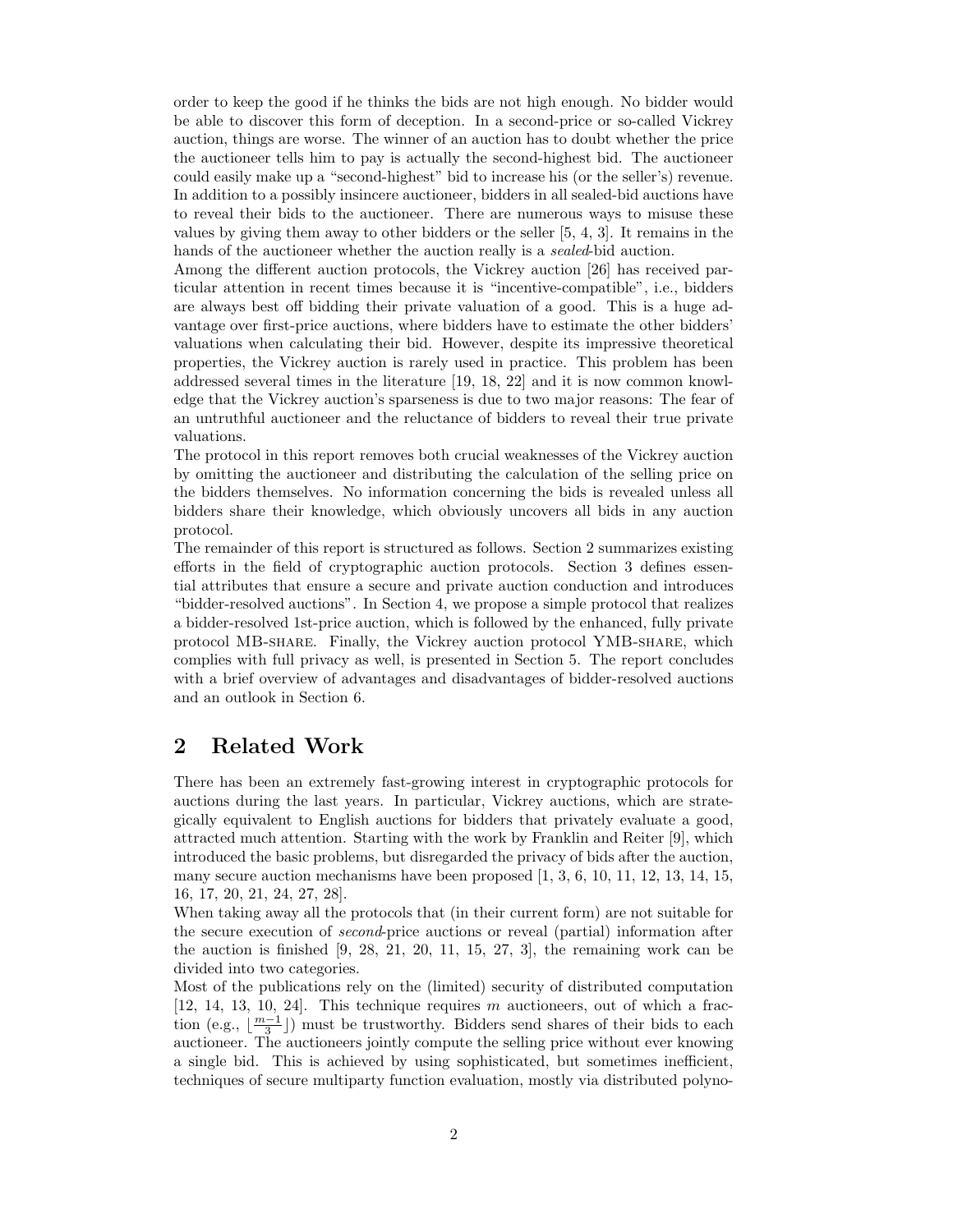mials. However, a collusion of e.g., three out of five auctioneer servers can already exploit the bidders' trust. We argue that distributing the trust onto several distinct auctioneers does not solve the general problem, because you can never rule out that all of them collude. This point of view is supported in a growing number of publications [16, 17, 25].

The remaining auction protocols prune the auctioneer's ability to falsify the auction outcome and reveal confidential information by introducing a new third-party, that is not fully trusted. However, all of these approaches make weak assumptions about the trustworthiness of this third-party. In [1, 6] the third-party may not collude with any participant; in [16, 17] it is prohibited that the third-party and the auctioneer collude.

Concluding, all present work on secure Vickrey auctions more or less relies on the exclusion of third-party collusion, may it be auctioneers or other semi-trusted institutions. The technique we propose in this report is secure for a bidder, even if all other bidders collude.

## 3 General Assumptions

This section contains demands that our protocols will meet. Furthermore, we make several basic assumptions about bidders and collusions between them.

## 3.1 Privacy and Correctness

The required properties for safe conductions of sealed-bid auctions can be divided into two categories.

### Privacy No information concerning bids and the corresponding bidders' identities is revealed during and after the auction.

The only information that naturally has to be delivered is the information that is needed to carry out the transaction, i.e., the winning bidder and the seller learn the selling price and the seller finds out the winner's identity. As [21] pointed out, anonymity of the winner is crucial. Otherwise, a bidder that breaks a collusive agreement could be identified by his partners.

In several schemes, it is necessary that the auctioneer announces the selling price, in order to prevent the auctioneer from awarding the contract to a bogus bidder (violating *correctness*).

Privacy, as we understand it, implies that no information on any bid is revealed to the public, in particular no bid statistics (e.g., the amount of the lowest bid or an upper bound for the highest bid) can be extracted, unlike some other protocols.

### Correctness The winner and the selling price are determined correctly.

This requirement contains non-repudiation (the winning bidder cannot deny having made the winning bid). Bids are binding. Otherwise, bidders could control the selling price in first-price and second-price auctions by using subagents. Correctness also includes robustness (no set of malicious bidders can render the auction outcome invalid). If the auction protocol is interactive, this implies that missing bidder messages will not halt the auction process. In a weaker formulation of this property, needed for bidder-resolved auctions, bidders are able to falsify the auction result by not following the protocol, but each malicious bidder can be tracked down and fined or excluded from the set of bidders. When malicious bidders are detectable and fines are high enough, there should be no incentive to perturb the auction.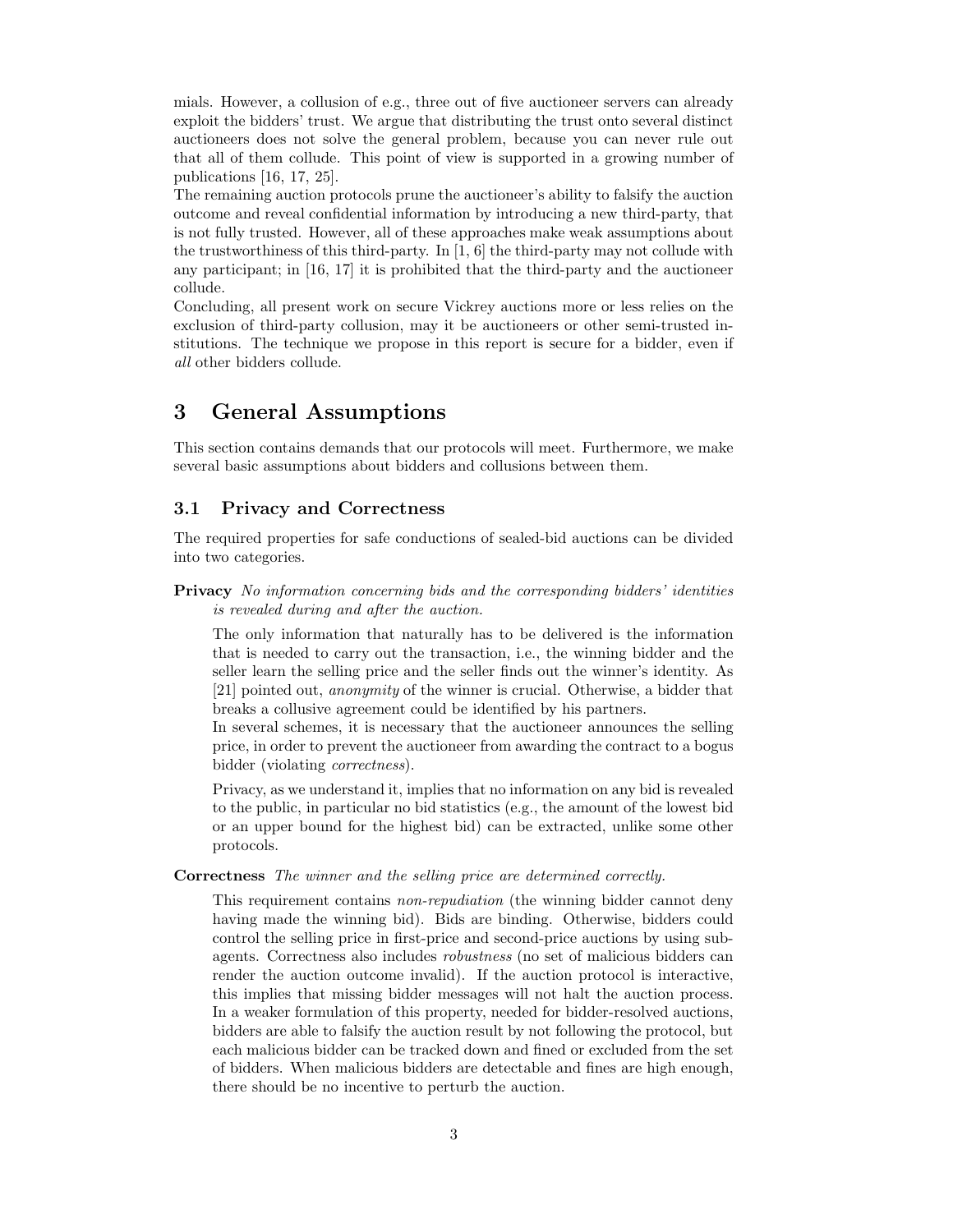Of course, efficiency is also an important factor, but as we want to obtain full privacy, we regard efficiency as secondary. Privacy and correctness have to be ensured in a hostile environment, which is described by the following assumptions:

- Each agent (bidder or seller) can have arbitrarily many bidder sub-agents, controlled by him, in any auction.
- Up to  $n-1$  bidders might share their knowledge and act as a team
- Any number of auctioneers or other third-parties might share their knowledge and give it away to bidders.

### 3.2 Bidder-resolved Auctions

According to the assumptions of the previous section, bidders cannot trust any third-party. We therefore distribute the trust onto the bidders themselves using a simple secret sharing scheme. Bidders divide their bids into  $n$  shares, keep one and send one share to each other bidder. Our protocols are designed in a way, that renders it impossible for a bidder to change the outcome of an auction or to gain knowledge by manipulating the shares, that have been entrusted to him. All he can do is nullify the auction, so that no winner will be determined. However, such a bidder is detectable and can be fined and/or excluded. For this reason, bidders cannot be anonymous. It has to be possible to make them responsible for their actions <sup>2</sup> .

The information sharing among bidders allows us to set a very high standard for privacy. In a scenario with  $m$  auctioneers it cannot be ruled out that all of them collude. However, when distributing the computation on  $n$  bidders, we can assume that all bidders will never share their knowledge due to the competition between them. If they do so, each of them abandons his own privacy, resulting in an open-cry auction.

**Definition:** A secure, bidder-resolved auction protocol complies with *full privacy* when no information on any bid can be retrieved unless all involved agents collude.

When using classical terms of secure multiparty computation [8], full privacy can be interpreted as  $(n-1)$ -privacy. A passive adversary that controls up to  $n-1$  bidders is incapable of uncovering any information. Active adversaries, that mutilate the distributed computation will be detected by a sub-protocol, but only if they affected the outcome of the auction. This sub-protocol will reveal information about the highest bidder, which implies that fines have to be high enough to prevent deliberate disturbance. Alternatively, auctions could be repeated whenever malicious bidders disrupt the protocol. There would be no information revelation, but as we require an auction to be robust against active adversaries, we prefer the detection and fining of malicious bidders, even though it might reveal the winner and the selling price. A threshold-scheme, that provides t-resilience is not appropriate when information is shared among bidders, as any group of bidders might collude due to the assumptions of the previous section. As a consequence, we cannot adapt existing, successful schemes that were designed for m auctioneers like  $[10]$  or  $[12]$  because they rely on secure multiparty computation according to Ben-Or, Goldwasser and Widgerson [2], which in turn provides at most insufficient  $\lfloor \frac{n}{2} \rfloor$ -privacy due to the multiplication of degree n polynomials.

Like in most recent protocols, we define an ordered set of k possible prices (or valuations)  $\{p_1, p_2, \ldots, p_k\}$ . In contrast to ascending auctions, bids have an upper

<sup>&</sup>lt;sup>2</sup>We currently review the utilization of prior shared deposits.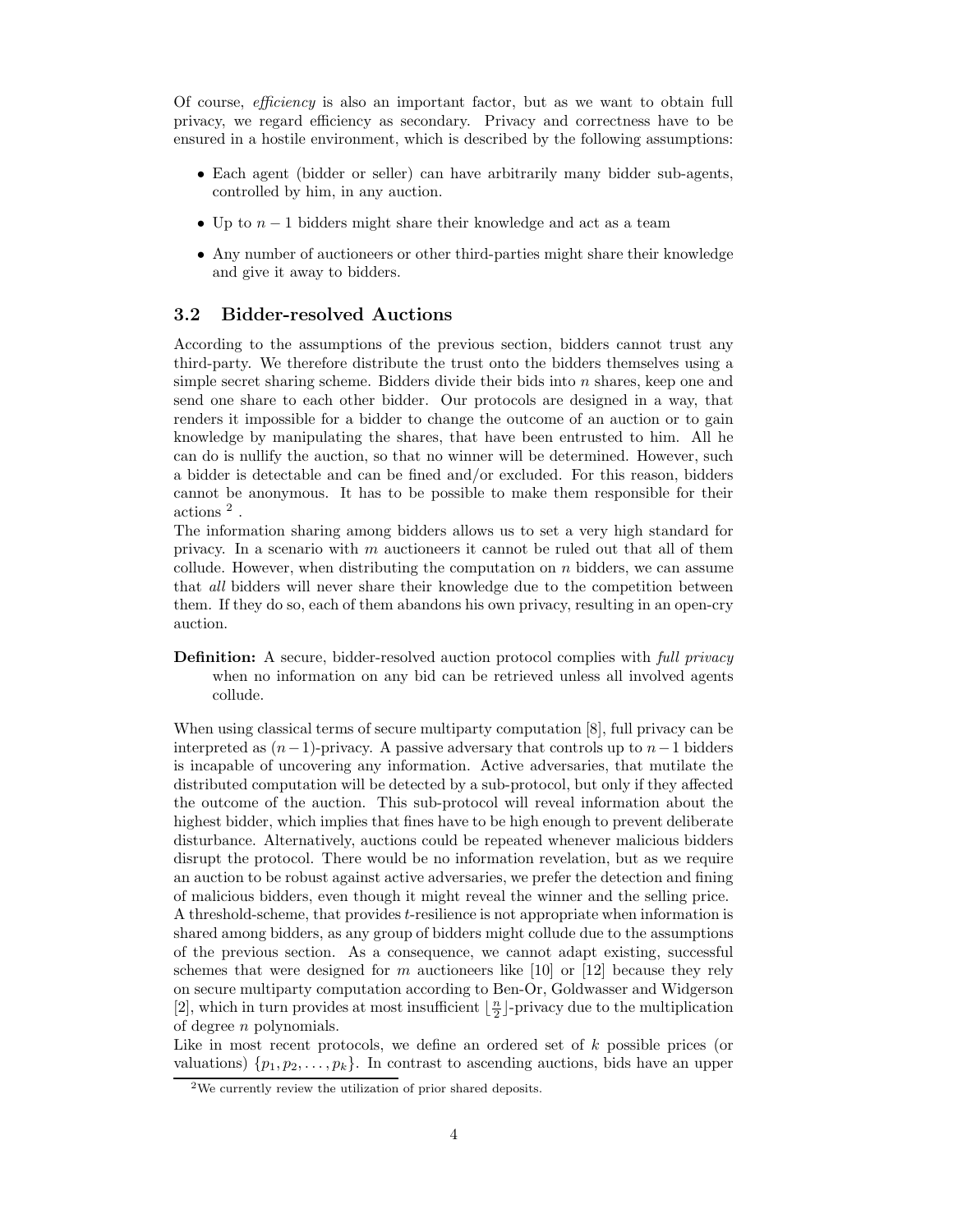

Figure 1: B-share

limit. Each bidder submits  $k$  binary bids denoting whether he is willing to pay a given price or not. All proposed protocols have in common that bidders jointly compute a commutative *bid function*  $f(X_1, X_2, \ldots, X_n)$  for each price  $p_i$ . Bidders communicate with each other through private and public channels, i.e., messages are encrypted and signed.

## 4 1st-price Auctions

In a first-price sealed-bid auction, each bidder submits a sealed bid and the highest bidder wins the auction. The price he has to pay is the amount of his bid. Thus,  $n$ bidders need to secretly compute the maximum of  $n$  values.

## 4.1 Interactive Protocol (Dutch auction)

There already is a perfectly secure and private, interactive first-price auction protocol: the Dutch auction. The auctioneer announces a decreasing bid from round to round starting with the highest possible price. The first bidder that stops the auction by expressing his willingness to pay is awarded the contract for the amount of the actual bid. This might take some time (depending on  $k$ ), but no information except the selling price is revealed.

### 4.2 Protocol B-share

Serving as a simple example of bidder-resolved auctions, this protocol will not meet all demanded criteria specified in Section 3. B-SHARE's bid function  $f_1 : G^n \rightarrow G$ is defined on the finite, Abelian group  $\langle G, + \rangle$ .

$$
f_1(X_1, X_2, \dots, X_n) = \sum_{i=1}^n X_i
$$
 (1)

It is jointly computed by using additive shares of each bid code. The ith additive share of x is denoted by  $x^{+i}$ .

Harkavy et al proposed this kind of protocol in [10]. However, they distributed the bids on m auctioneers.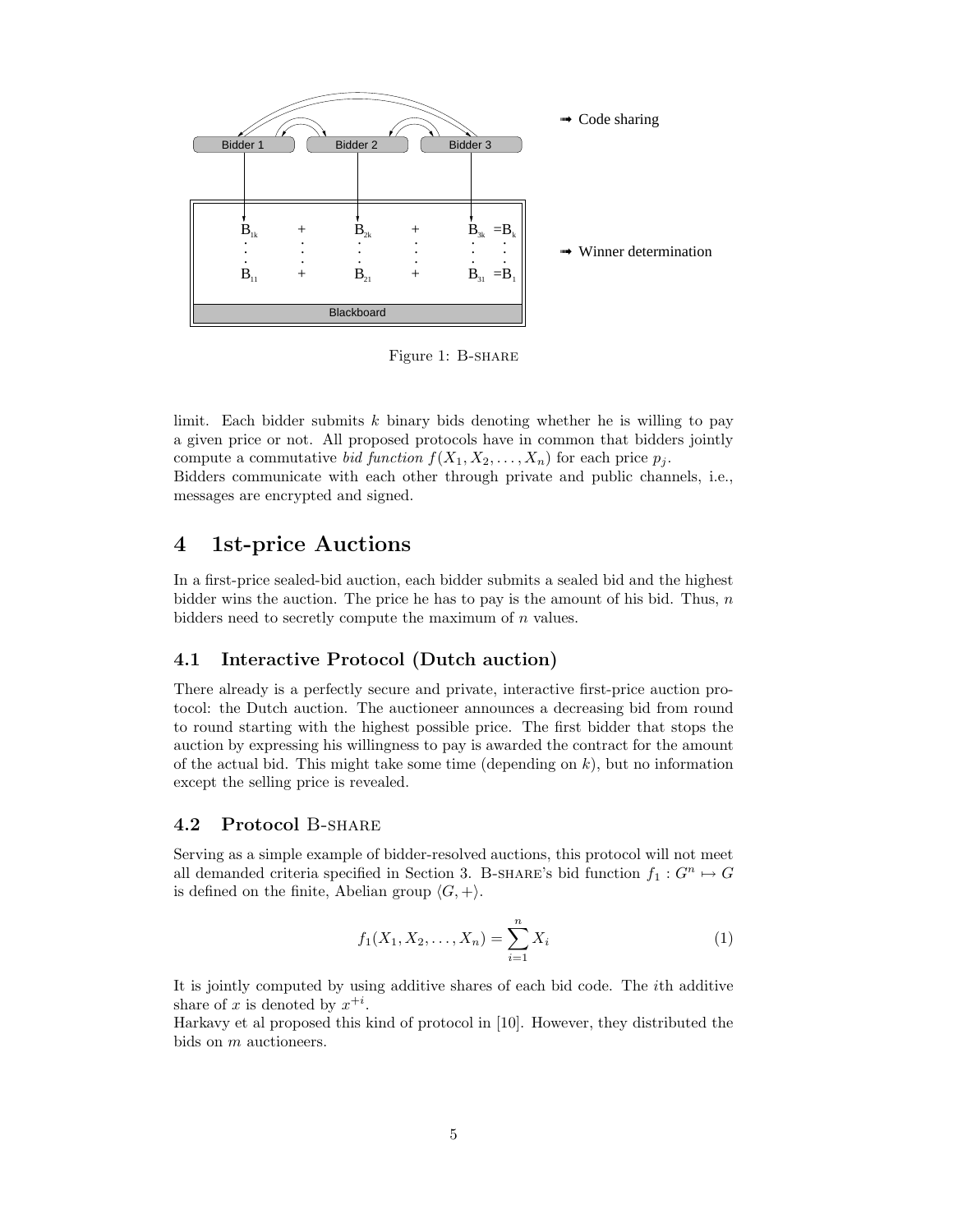|           |          | Rounds           | <b>Messages</b>     | Bandwidth |
|-----------|----------|------------------|---------------------|-----------|
| B-SHARE   | overhead |                  |                     |           |
|           | main     |                  | $\mathcal{Y}(n)$    | O(nk)     |
| MB-SHARE  | overhead |                  |                     |           |
|           | main     | $\mathcal{D}(n)$ | $\lambda(n)$        | O(nk)     |
| YMB-SHARE | overhead | $\binom{n}{k}$   | n                   |           |
|           | main     | $\mathcal{D}(n)$ | $\lfloor n \rfloor$ | (nk)      |

Table 1: Protocol complexity (messages and bandwidth per bidder)

#### 4.2.1 Protocol Sequence

The following protocol steps have to be executed by an arbitrary bidder a.  $i \in$  $\{1, 2, \ldots, n\}$  and  $j \in \{1, 2, \ldots, k\}$ . All calculations are done in the finite Abelian group  $\langle G, + \rangle$ . 0 is the neutral element of  $\langle G, + \rangle$ .

• Create codes

– Choose  $Y_{aj}$  for each j and commit to  $Y_{aj}$  by sending a cryptographic hash to the seller.

- Share codes
	- Choose  $b_{aj}^{+i}$  for each j and i, so that

$$
\sum_{i=1}^{n} b_{aj}^{+i} = \begin{cases} Y_{aj} & \text{if bidder } a \text{ is willing to pay } p_j \\ 0 & \text{else} \end{cases}
$$

.

- Send  $b_{aj}^{+i}$  for each j to bidder i for each  $i \neq a$ .
- Receive  $b_{ij}^{+a}$  for each  $i \neq a$  and j.

- Publishing 
$$
b_j^{+a} = \sum_{i=1}^n b_{ij}^{+a}
$$
 for each j.

- Compute  $B_j = \sum_{i=1}^n$  $a=1$  $b_j^{+a}$  for each j by using the published  $b_j^{+a}$ .

#### • Winner determination

– If  $B_j = Y_{aj}$  for any j, then bidder a won the auction. The selling price  $p_{\min\{j \mid B_j=0\}-1}$  is visible to all bidders. Only the seller and the winning bidder can learn the winner's identity.

#### 4.2.2 Analysis

The intermediate sums need to be published simultaneously. This can be achieved by using a bit commitment technique, e.g., via a cryptographic hash function. As a consequence, bidders can only nullify auction by not following the protocol. Well directed manipulation is impossible.

Table 1 shows the number and lengths of messages that have to be sent by a single bidder. Please note that the entire protocol is finished after two rounds (sending the shares and publishing the sums). Fixed execution time is the major advantage over the interactive Dutch auction protocol.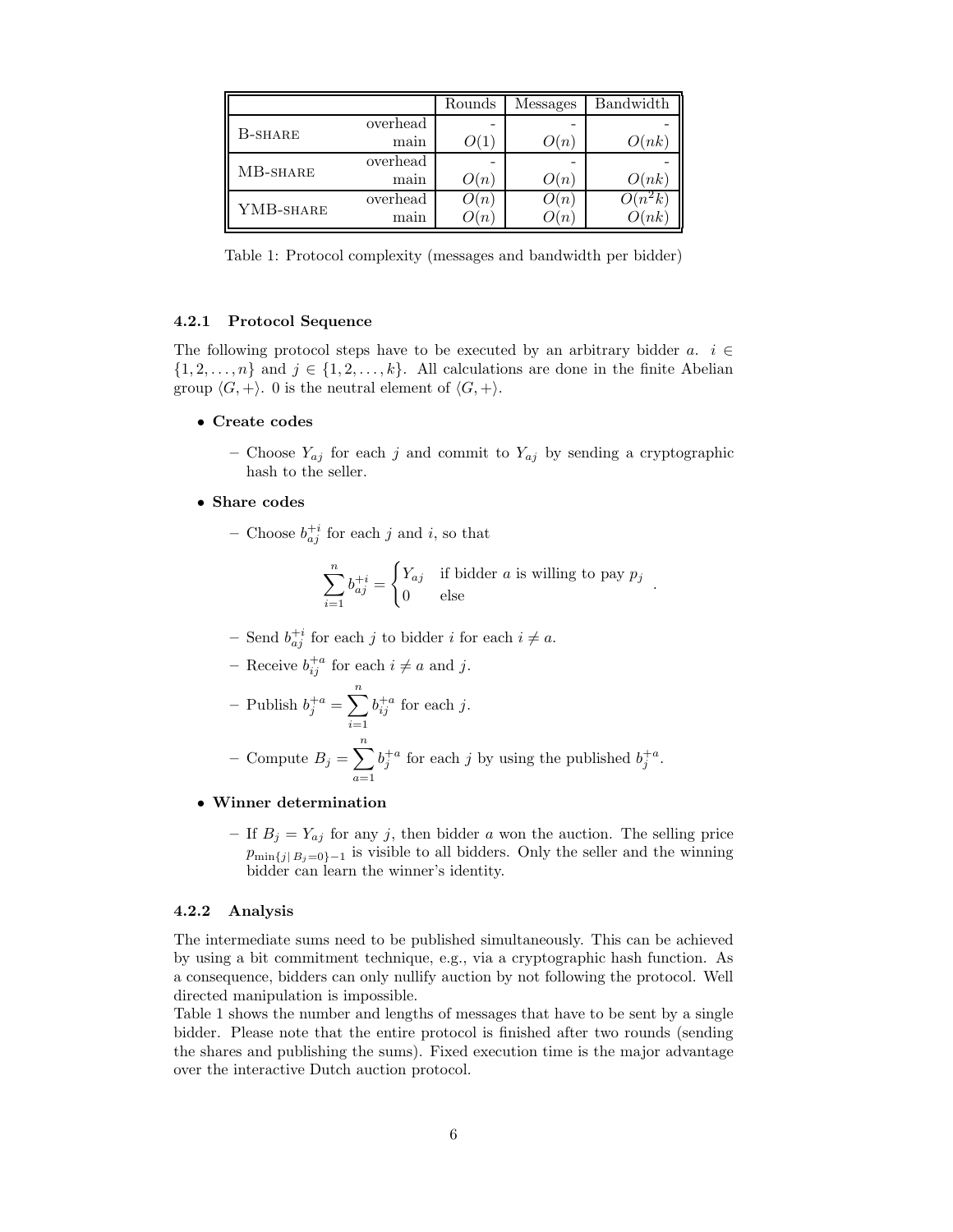Convenient choices for the finite group  $\langle G, + \rangle$  are  $\langle Z_{2^l}, + \rangle$  or  $\langle \{0, 1\}^l$ , xor $\rangle$ . There is a very small probability of failure depending on  $n$  and  $l$  if two or more bidders chose the same code for the same price or if several codes add up to zero by chance, but this is negligible for large  $l$ .

Any bidder that does not follow the prescribed protocol and changes its outcome has to be detectable, so that he can be fined or punished. When applying B-SHARE, there are two ways for a bidder to disrupt the auction.

- Idleness: A bidder does not send the required messages in time. Idle bidders can be punished and/or excluded from the set of bidders.
- False Computation: A bidder does not carry out the prescribed computation correctly. If the outcome is affected, the bidder can be tracked down.

The so-called "Fault Detection Protocol", has to be executed whenever the seller claims that he cannot identify a winner. In this case, all signed messages, i.e., all  $b_{aj}^{+i}$ , have to be published, beginning at the highest j. This method yields either

- 1. a lying seller,
- 2. a bidder that committed False Computation, or
- 3. a tie between two or more bidders.

As soon as one of these cases is detected, the protocol is halted. In the first two cases or if a bidder does not provide the messages required by the Fault Detection Protocol, the corresponding agent has to be fined and/or excluded from a possible re-auctioning of the same item. The Fault Detection Protocol only reveals the identity of the highest bidder; losing bids will not be opened. For this reason, the fines for malicious bidders should be high enough to prevent bidders from "buying" information on the identity of the highest bid.

As a consequence of the Fault Detection Protocol, a tie between two or more bidders results in the revelation of the bidders' identities and their (identical) bids. However, this case demands a random-based decision to determine the winner, which requires the participation of all bidders. One possible solution is to enlarge the bidding set to  $nk$  values, so that bidder i is only allowed to bid a multiple of i. The bidder ordering has to be arranged at random beforehand, which enables fair winner determination. Besides "only" providing  $(n-2)$ -privacy, the protocol has another major flaw. The second-highest bid can be read by the winner of the auction [14]. More generally, the cth highest bid can be read by a collusion of the  $c - 1$  highest bidders. We will fix that in the subsequent protocol.

#### 4.3 Protocol MB-share

In order to mask the sums of the previous protocol, we multiply them with a shared random multiplier  $M_j = \prod_{i=1}^n m_j^{\times i}$  that is not known to any of the bidders. A similar solution was proposed in [14]. However, the implementation provides at most  $\lfloor \frac{n}{2} \rfloor$ -privacy due to the reasons specified in Section 3.2. Our protocol uses a one-way function and the propagation of values from bidder to bidder (ring transfer) to realize a multiplication.

The following function  $f_2 : F^n \mapsto F$  is used as the bid function (g is a generator in the multiplicative group of the finite field F, i.e.,  $F = \{g^i | i \in \mathbb{Z}\}\)$ .

$$
f_2(X_1, X_2, \dots, X_n) = g^{\sum_{i=1}^n X_i M}
$$
 (2)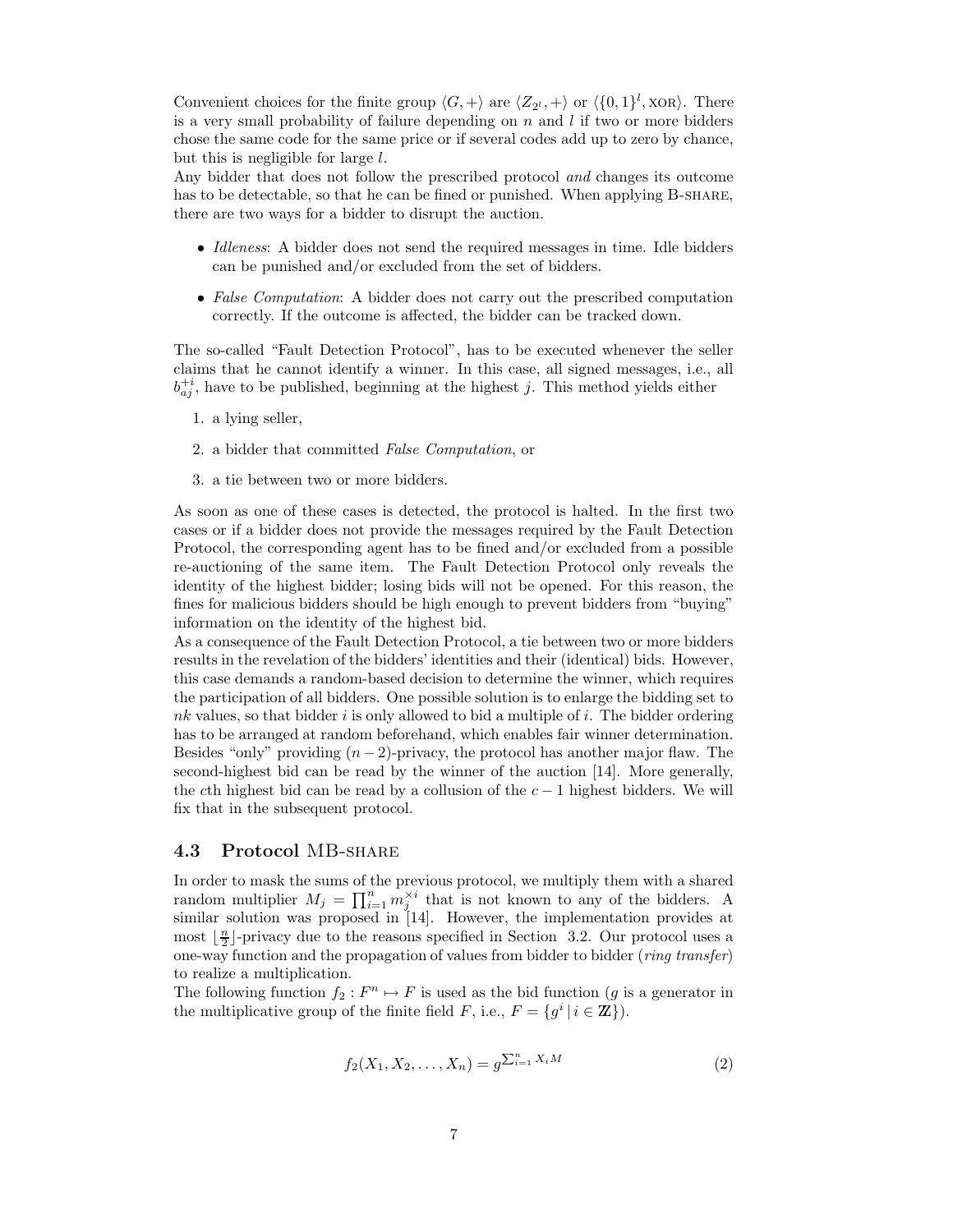

Figure 2: MB-share

All bidders spread additive shares of their  $X_i$ . Then, each bidder calculates  $g^{x_i^{+a}}$ with  $x_j^{+a}$  being the sum of bidder a's additive shares. This value is handed from bidder to bidder (ring transfer) and raised to the power of  $m_j^{\times a}$  (the multiplier share). The last bidder publishes the resulting value  $g^{x_i^+ a} \prod_{i=1}^n m_i^{\times i}$ . When multiplying all published values, this yields

$$
\prod_{a=1}^n g^{x_j^{+a} \prod_{i=1}^n m_j^{\times i}} = g^{\sum_{a=1}^n (x_j^{+a} \prod_{i=1}^n m_j^{\times i})} = f_2(X_1, X_2, \dots, X_n) .
$$

The exponential (one-way) function ensures privacy of the shared multipliers, based on the intractability of the discrete logarithm problem. Function  $f_2$  was originally developed for the secure Vickrey auction protocol YMB-share and has further advantageous features that will be explained in Section 5.2.

In order to enable ring transfer, we need an ordering on bidders.  $s(i)$  returns the successor to bidder *i*.

$$
s(i) = \begin{cases} i+1 & \text{if } i < n \\ 1 & \text{else} \end{cases}
$$

#### 4.3.1 Protocol Sequence

The following is the protocol for an arbitrary bidder a.  $i \in \{1, 2, ..., n\}$  and  $j \in$  $\{1, 2, \ldots, k\}$ . All calculations are done in the finite field F, e.g.,  $GF(2^l)$ .  $b_a \in$  $\{1, 2, \ldots, k\}$  denotes bidder a's bid.

#### • Create codes/ Commit to bid

- Choose  $Y_{aj}$  and  $m_j^{\times a} \neq 0$  for each j and a random number  $r_a$ .
- Commit to bid  $b_a$  by sending cryptographic hashes of  $b_a + r_a$  and  $r_a$  to the seller.
- Share codes

- Choose 
$$
b_{aj}^{+i}
$$
 for each j and i, so that  $\sum_{i=1}^{n} b_{aj}^{+i} = \begin{cases} Y_{aj} & \text{if } b_a \geq j \\ 0 & \text{else} \end{cases}$ .

- Send  $b_{aj}^{+i}$  for each j to bidder i for each  $i \neq a$ .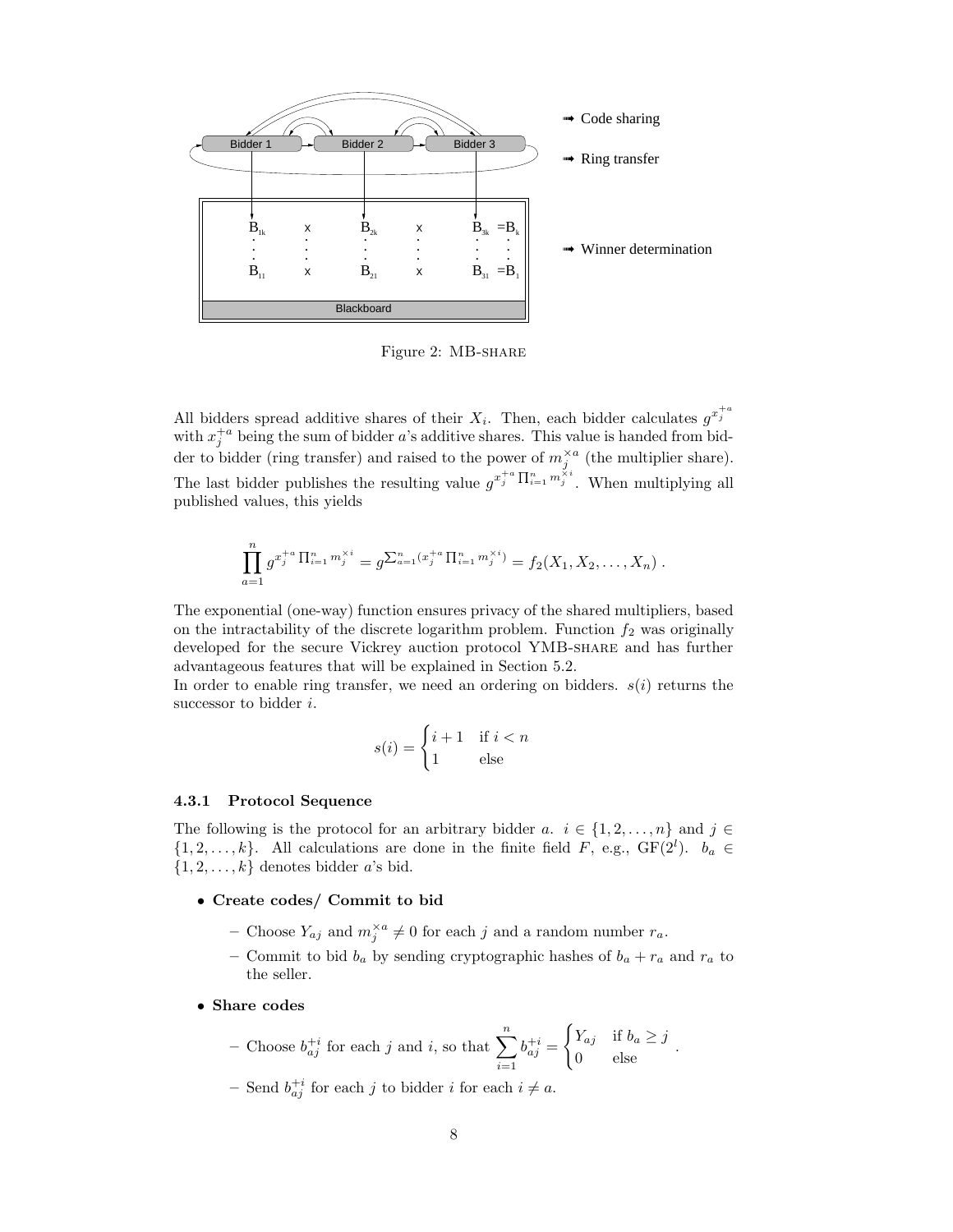– Receive  $b_{ij}^{+a}$  for each  $i \neq a$  and j.

- Ring transfer
	- Compute  $_{n-1}B_{aj} = g^{\sum_{i=1}^{n} b_{ij}^{+a} m_j^{\times a}}$  for each j and send them to bidder  $s(a).$
	- When receiving  $rB_{ij}$ , compute  $r-1B_{ij} = (rB_{ij})^{m_j^{\times a}}$ . If  $r > 1$ , send it to bidder  $s(a)$ ; else, publish  $B_{ij} = {}_0B_{ij}$ .
	- Compute  $B_j = \prod^n$  $i=1$  $B_{ij}$  for each j by using the published  $B_{ij}$ .

#### • Winner determination

– The selling price  $p_{\min\{j\,|\,B_j=1\}-1}$  is visible to all bidders. The winning bidder authenticates to the seller by secretly sending  $r_a$ .

#### 4.3.2 Analysis

Ring transfer requires  $n$  additional rounds, but after all the message complexity is unchanged (Table 1). Due to the intractability of the discrete logarithm problem and the masking multiplications, the protocol is now fully private.

**Theorem:** MB-share is fully private (except the declaration of the highest bid).

Proof: As we can subsume a collusion of  $n-1$  bidders to one single bidder, it suffices to show, that in an auction with two bidders, bidder 2 cannot reveal bidder 1's bid  $b_1$ . We assume that  $b_1 < b_2$  because only losing bids are protected in MB-SHARE. Bidder 2 needs to test whether  $b_{1j}^{+1} = -b_{1j}^{+2}$  for each j. There are two possibilities to achieve this. First, bidder 2 can try to extract  $b_{1j}^{+1}$  by using any combination of values known to him:  $b_{2j}^{+1}$ ,  $b_{2j}^{+2}$ ,  $b_{1j}^{+2}$ ,  $m_{2j}$ ,  $B_j = g^{(b_{1j}^{+1} + b_{1j}^{+2} + b_{2j}^{+1} + b_{2j}^{+2})m_{1j}m_{2j}}$ , and  $g^{(b_{1j}^{+1}+b_{2j}^{+1})m_{1j}}$ . This is not feasible unless the discrete logarithm problem can be solved. Secondly, he can try to compute  $g^{(-b_{1j}^{+2}+b_{1j}^{+2}+b_{2j}^{+1}+b_{2j}^{+2})m_{1j}m_{2j}}$  and compare it with  $B_i$ . However, this is impossible because  $m_{1j}$  is unknown to bidder 2 and cannot be extracted from the values known to him.  $\Box$ 

Besides "Idleness" and "False Computation", mentioned in Section 4.2.2, there is another possibility to disrupt the auction in this protocol.

• Concealment of Victory: A bidder remains silent even though he won the auction. Such a bidder will be identified by the Fault Detection Protocol.

The Fault Detection Protocol works like in the B-share protocol with the only difference that intermediate ring transfer values  $rBa<sub>j</sub>$  have to be published as well.

## 5 2nd-price Auctions

The 2nd-price sealed-bid auction works like the 1st-price auction with the only difference that the winning bidder pays the amount of the second-highest bid. In an optimal implementation, only the winning bidder (and the seller) can read the second-highest bid.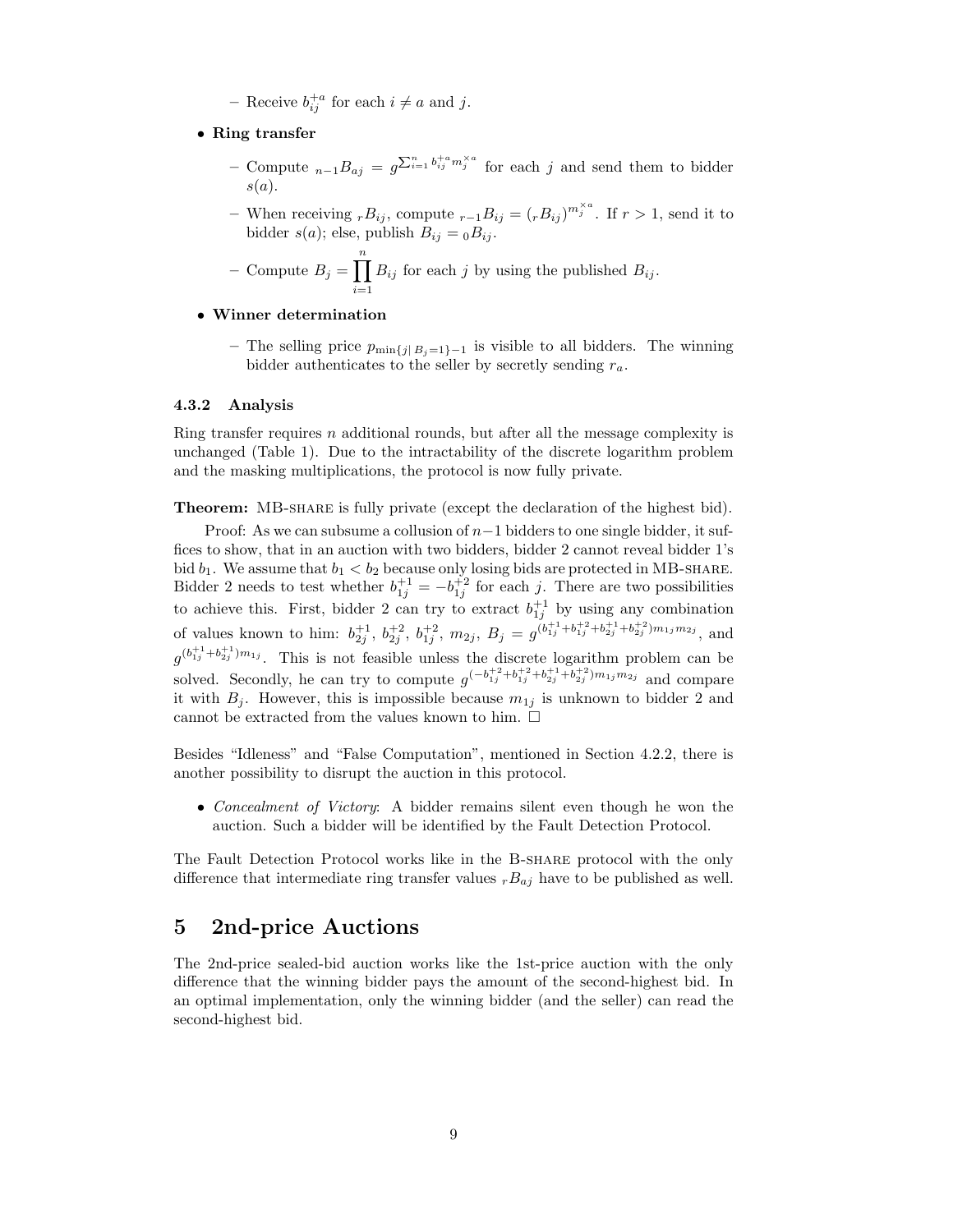

Figure 3: YMB-share

### 5.1 Interactive Protocol ASCENDING MB-SHARE

It is possible to perform the previous protocol in an interactive fashion in order to hide the highest bid. This enables the execution of interactive Vickrey auctions. In this protocol, bidders share their bids iteratively for each price  $p_j$  beginning at the lowest price  $p_1$ . The execution of the protocol is stopped when a bidder claims (and proves) that he won the auction. This reveals only the selling price, but not how far the winner would have gone. When valuations depend on other bidders' valuations (correlated value model), this will lead to a higher revenue like in English auctions. However, this protocol is very slow as it takes  $O(nk)$  messages to determine the winner. Kikuchi et al mentioned this type of protocol in [13] (but shared the information among distinct auctioneers).

Other interactive protocols that determine a pre-committed second-highest bid are presented in [3]. They do not necessarily need an auctioneer, but reveal partial information.

## 5.2 Protocol YMB-share

In this protocol, each bidder has two different codes  $Y$  ("yes") and  $N$  ("no") for each price, denoting whether he is willing to pay at the given price or not. Bidders submit shares of their bids  $B_{aj}$  that are either  $Y_{aj}$  or  $N_{aj}$  and jointly compute  $B_j = f_2(B_{1j}, B_{2j}, \ldots, B_{nj})$  for each price j. Personalized keys  $K_{ij} =$  $f_2(N_{1j}, N_{2j}, \ldots, Y_{ij}, \ldots, N_{nj})$  are jointly computed for each bidder i and price j, so that in the end only bidder i knows the value of  $K_{ij}$ . By comparing his keys with the published  $B_j$ , a bidder can find out whether he won the auction.

In order to prevent manipulation of keys, the yes-value for each bidder is jointly created by all bidders and the no-value  $N_{aj} = -Y_{aj}$  can be derived by inverting all shares.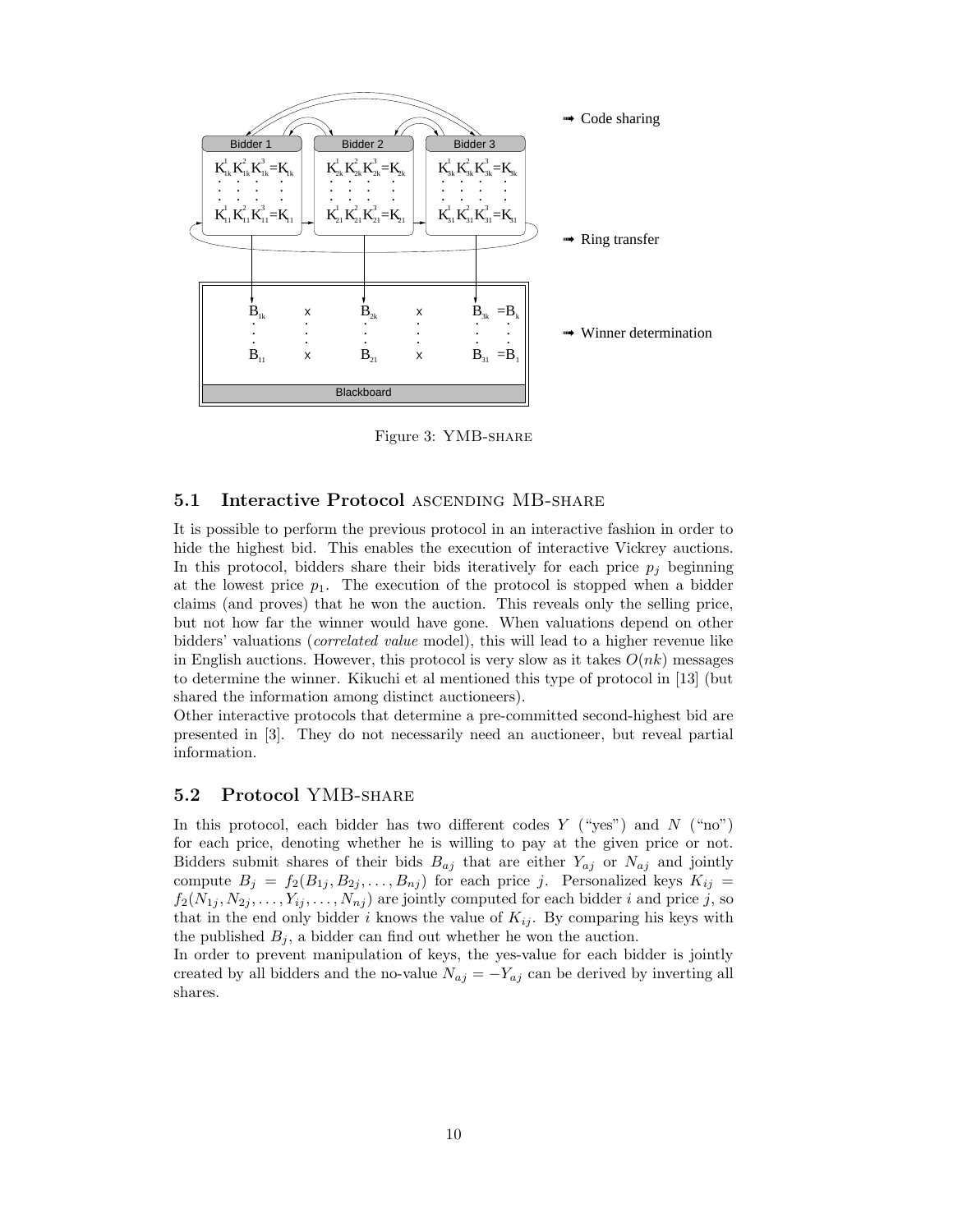#### 5.2.1 Protocol Sequence

Like in the previous sections, this is the step-by-step protocol specification for bidder a.  $i \in \{1, 2, \ldots, n\}$  and  $j \in \{1, 2, \ldots, k\}$ . All calculations are done in the finite field F, e.g.,  $GF(2^l)$ . g is a generator in the multiplicative group of F.

#### • Create shared codes

- Choose  $y_{ij}^{+a} \neq 0$  for each i and j and  $m_j^{\times a}$  for each j.

- Compute keys (using ring transfer)
	- Compute  ${}_{n}K_{ij}^{\times a} = g^{(y_{ij}^{+a} \sum_{h\neq i} y_{hj}^{+a})m_j^{\times a}}$  for each j and i and send them to bidder  $s(a)$ .
	- When receiving  ${}_{r}K_{ij}^{\times h}$ :

If  $r = 0$ , set  $K_{aj}^{\times h} = {}_0K_{ij}^{\times h}$  and commit to  $K_{aj}^{\times h}$  by sending a cryptographic hash to the seller.

Else, compute  $r_{-1}K_{ij}^{\times h} = (r_{ij}K_{ij}^{\times h})^{m_j^{\times a}}$  and send it to bidder  $s(a)$  if  $r > 2$ or to bidder *i* if  $r = 1$ .

- Compute 
$$
K_{aj} = \prod_{i=1}^{n} K_{aj}^{\times i}
$$
 for each j.

#### • De-share codes/ Share Bids

- Send  $y_{ij}^{+a}$  for each j to bidder i for each  $i \neq a$ .

- Compute 
$$
Y_{aj} = \sum_{i=1}^{n} y_{aj}^{+i}
$$
 and  $N_{aj} = -Y_{aj}$  for each j.

- Choose 
$$
b_{aj}^{+i}
$$
 for each j and i, so that  $\sum_{i=1}^{n} b_{aj}^{+i} = \begin{cases} Y_{aj} & \text{if } b_a \geq j \\ N_{aj} & \text{else} \end{cases}$ .

- Send  $b_{aj}^{+i}$  for each j to bidder i for each  $i \neq a$ .
- Receive  $b_{ij}^{+a}$  for each  $i \neq a$  and j.

## • Ring transfer

- Compute  $_{n-1}B_{aj} = g^{\sum_{i=1}^{n} b_{ij}^{+a} m_j^{\times a}}$  for each j and send them to bidder  $s(a).$
- When receiving  $rB_{ij}$ , compute  $r-1B_{ij} = (rB_{ij})^{m_j^{\times a}}$ . If  $r > 1$ , send it to bidder  $s(a)$ ; else, publish  $B_{ij} = {}_0B_{ij}$ .
- Compute  $B_j = \prod^n$  $i=1$  $B_{ij}$  for each j by using the published  $B_{ij}$ .

### • Winner determination

– If  $B_j = K_{aj}$  for any j, then bidder a won the auction. He then contacts the seller and authenticates by supplying the signed messages containing  $K_{aw}^{\times i}$  for each i and  $w = \min\{j | B_j = K_{aj}\}\.$  The selling price is  $p_{w-1}$ .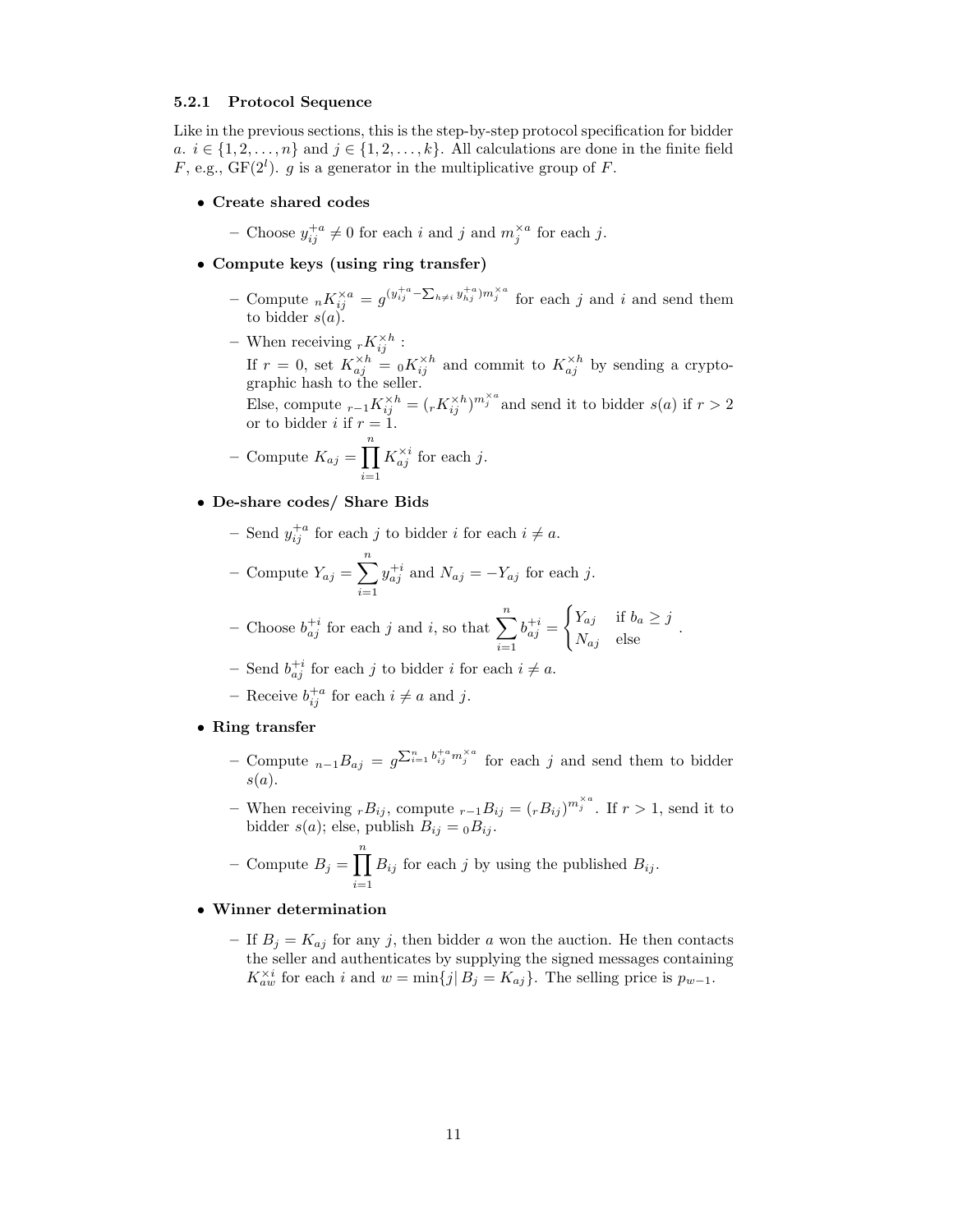#### 5.2.2 Analysis

The combination of joint code creation, intractability of the discrete logarithm, and immutability of  $f_2$ , provide full privacy in the second-price auction protocol YMB-SHARE.

#### Theorem: YMB-SHARE is fully private.

Proof: Again, we show that in an auction with two bidders, bidder 2 cannot reveal bidder 1's bid  $b_1$ . There are three ways to reveal  $b_1$ . First of all, testing if  $b_{1j}^{+1} + b_{1j}^{+2} = y_{1j}^{+1} + y_{1j}^{+2}$  cannot be realized, because  $b_{1j}^{+1}$  and  $y_{1j}^{+1}$  are unknown values and cannot be extracted from the one-way function  $f_2$ . Secondly, bidder 2 can try to derive  $f_2(N_{1j}, N_{2j})$  from  $K_{2j} = f_2(N_{1j}, Y_{2j})$  or  $f_2(B_{1j}, Y_{2j})$  from  $B_{2j} =$  $f_2(B_{1j}, B_{2j})$ , which both would uncover  $b_1$  if  $b_1 > b_2$ . This is prevented by the masking multiplier  $m_{1j}$ . We say function  $f_2$  is *immutable*. Finally, bidder 2 could try to compute  $f_2(N_{1j}, N_{2j})$  instead of  $K_{2j}$ . He cannot win the auction this way, but as we assume that each bidder can have sub-agents, he could assign this job to a sub-agent. However, this is impossible, because  $Y_{1j}$  is jointly created by all bidders and  $N_{1j} \neq Y_{1j}$  (with a very high probability).  $\Box$ 

It would be possible to use the same multiplier M for all  $i$ . However, this would simplify the calculation of the discrete logarithm and thus make it easier to uncover M. Please note that if the discrete logarithm problem is solved (for the right j), only the amount of the highest bid can be read. All other bids enjoy unconditional  $(n-2)$ -privacy.

In contrast to most other protocols, including the previous two, the selling price is only visible to the winning bidder and the seller.

Table 1 shows the message and round complexity of the protocol. The computation of personalized keys for each bidder does not increase the number of messages, but results in a high demand for bandwidth  $(O(n^2k))$ . On the other hand, the same keys can be used for umpteen auctions with the same set of bidders. This requires commitment to an additional multiplier by each bidder at the beginning of an auction to prevent the seller from using the personalized keys. If the keys are used only once, the huge amount of numbers to exponentiate can be drastically reduced by substituting  $r-1K_{ij}^{\times h}$  with an arbitrary random number when  $j \leq b_a$ . To give an example, we will compute the bandwidth demand of a typical highsecurity auction. Let us consider an auction with ten bidders  $(n = 10)$  and 200 possible prices  $(k = 200)^3$ . We use 1024-bit numbers to ensure that  $f_2$  is indeed a one-way function  $(l = 1024)$ . Each seller has to send the following amount of data.

- overhead:  $n^2kl + (n-1)kl$  bits = 2.79 Mbytes
- main:  $(n-1)kl + nkl$  bits = 486 Kbytes

Like in the previous two protocols, ties result in an activation of the Fault Detection Protocol, which reveals the highest and second-highest bid (which are equal in this case) and their origins. Possible solutions are the partitioning of the bid set as described in Section 4.2.2 or the omission of the Fault Detection Protocol and restart of the auction. As a matter of fact, there are protocols regarding an auction with equal winning bids as an auction with no winner at all.

The approach we chose to detect the second-highest bid cannot be transfered to uniform price auctions (sometimes called  $(M + 1)$ st-price auctions) without major changes.

<sup>3</sup>Usually the number of different prices or valuations is much lower than one would expect, e.g., Lipmaa et al argue that  $k \leq 500$  is sufficient for most auctions [16].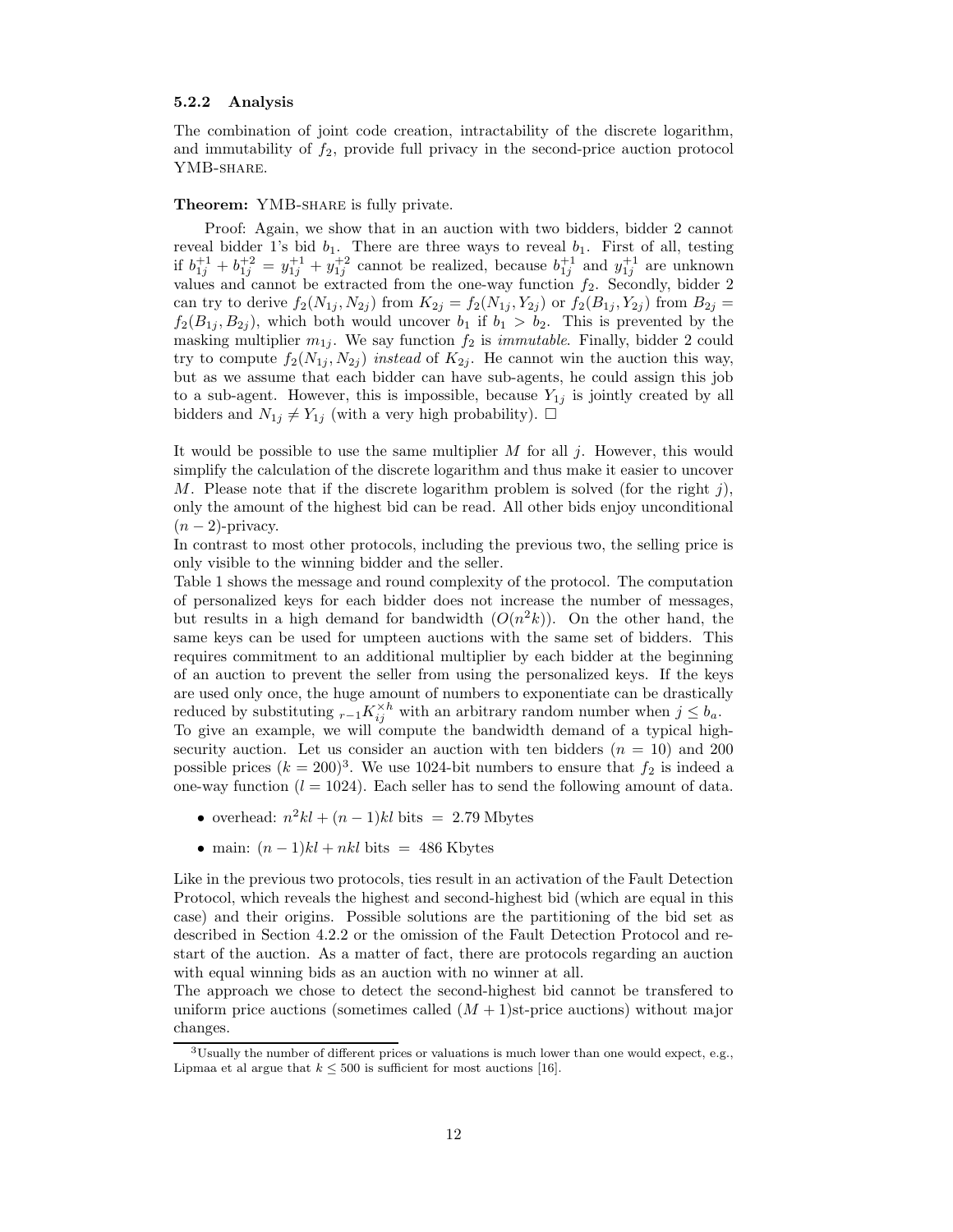## 6 Conclusion

We presented a novel kind of secure and private auction protocols, where information is shared among bidders. The protocols comply with the highest standard of privacy possible: they are safe for a single bidder no matter how many of the participants collude. Malicious bidders, that nullify the auction outcome, can always be detected and fined.

Besides the fully private first-price auction protocol MB-share, the main contribution of this report is the secure Vickrey auction protocol YMB-share, in which bidders jointly compute personal keys for each bidder. Applying these keys, only a bidder can discover whether he won the auction or not. We are not aware of any Vickrey auction protocol, that achieves a similar level of privacy.

The drawback of YMB-share is efficiency. Currently, it can take hours, if not days, to decide auctions with a high number of bidders. The execution time could be greatly reduced, if we did not have to rely on the discrete logarithm problem when computing  $f_2$ . Furthermore, the intractability of the discrete logarithm is the only cryptographic assumption made. As a consequence, the main part of our future research goes into the development of different functions  $f$ , possibly by using non-associative operations, which could result in a more efficient, unconditional protocol. Another option to optimize the protocol might be to use binary radix representations of bids, in order to reduce the bandwidth complexity to  $O(n^2 \log k)$ .

## References

- [1] O. Baudron and J. Stern. Non-interactive private auctions. In Pre-Proceedings of the 5th Annual Conference on Financial Cryptography, pages 300–313, 2001.
- [2] M. Ben-Or, S. Goldwasser, and A. Wigderson. Completeness theorems for non-cryptographic fault-tolerant distributed computation. In Proceedings of the 20th Annual ACM Symposium on Theory of Computing (STOC-88), pages 1–10, 1988.
- [3] F. Brandt. Cryptographic protocols for secure second-price auctions. In M. Klusch and F. Zambonelli, editors, Cooperative Information Agents V, volume 2182 of Lecture Notes in Artificial Intelligence, pages 154–165, Berlin et al., 2001. Springer.
- [4] F. Brandt and G. Weiß. Antisocial agents and Vickrey auctions. In Proceedings of the 8th workshop on Agent Theories, Architectures and Languages, 2001.
- [5] F. Brandt and G. Weiß. Vicious strategies for Vickrey auctions. In Proceedings of the 5th International Conference on Autonomus Agents, pages 71–72. ACM Press, 2001.
- [6] C. Cachin. Efficient private bidding and auctions with an oblivious third party. In Proceedings of the 6th ACM Conference on Computer and Communications Security, pages 120–127, 1999.
- [7] D. Chaum. The dining cryptographers problem: Unconditional sender and recipient untraceability. Journal of Cryptology, pages 65–75, 1988.
- [8] M. Franklin, Z. Galil, and M. Yung. An overview of secure distributed computing. Technical Report TR CUCS-008-92, Columbia University, 1992.
- [9] M. Franklin and M. Reiter. The design and implementation of a secure auction service. IEEE Trans. on Software Engineering, 22(5):302–312, 1996.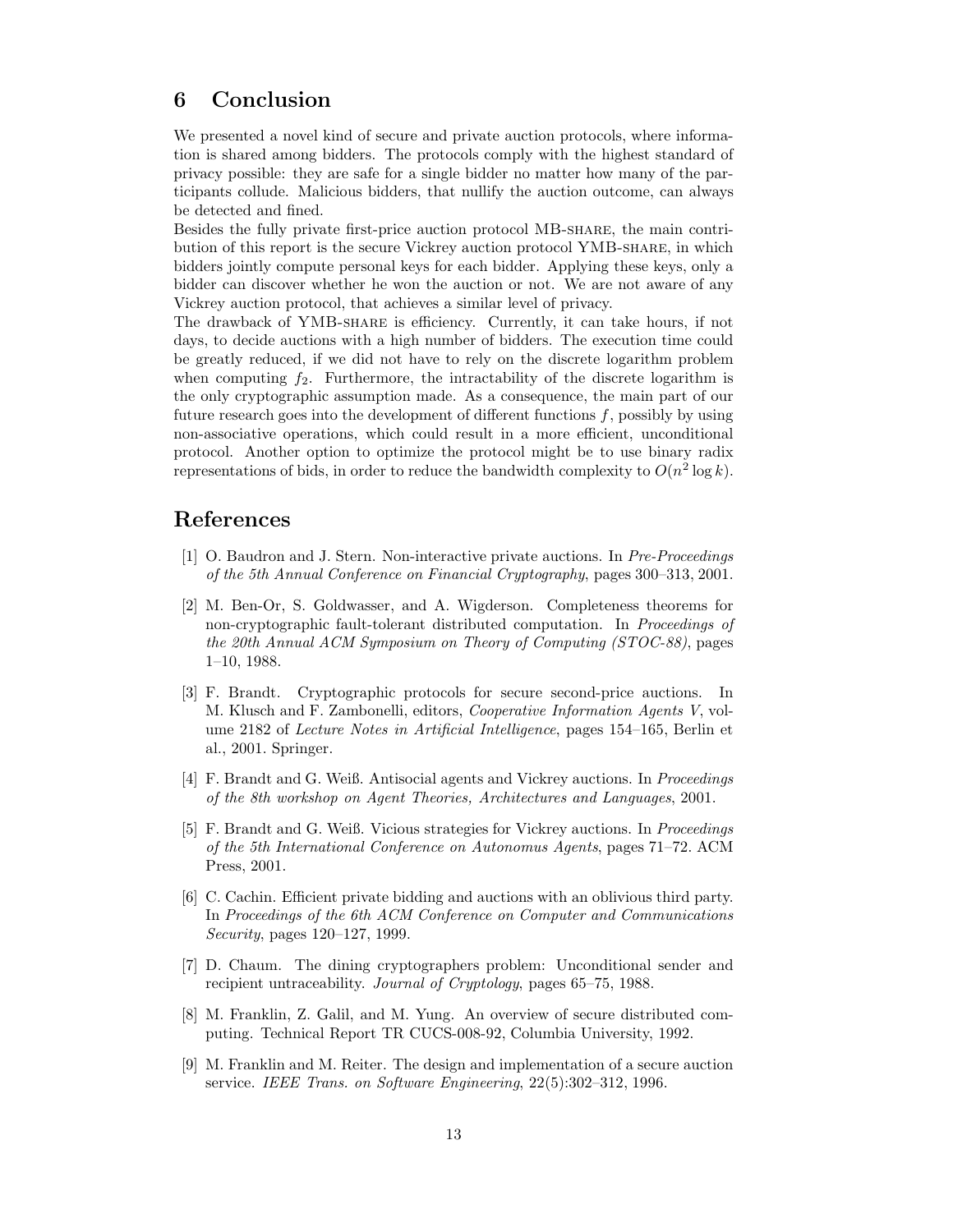- [10] M. Harkavy, J. Tygar, and H. Kikuchi. Electronic auctions with private bids. In Proceedings of the 3rd USENIX Workshop on Electronic Commerce, pages 61–74, 1998.
- [11] M. Jakobsson and A. Juels. Mix and match: Secure function evaluation via ciphertexts. In Proceedings of Asiacrypt-00, pages 162–177, 2000.
- [12] H. Kikuchi. (M+1)st-price auction protocol. In Proceedings of Financial Cryptography (FC 2001), 2001.
- [13] H. Kikuchi, M. Harkavy, and J. Tygar. Multi-round anonymous auction protocols. In Proceedings of the First IEEE Workshop on Dependable and Real-Time E-Commerce Systems, pages 62–69, 1998.
- [14] H. Kikuchi, S. Hotta, K. Abe, and S. Nakanishi. Resolving winner and winning bid without revealing privacy of bids. In Proceedings of the International Workshop on Next Generation Internet (NGITA), pages 307–312, 2000.
- [15] M. Kudo. Secure electronic sealed-bid auction protocol with public key cryptography. IEICE Trans. Fundamentals, E81-A(1), 1998.
- [16] H. Lipmaa, N. Asokan, and V. Niemi. Secure Vickrey auctions without threshold trust. In Proceedings of the 6th Annual Conference on Financial Cryptography, 2002. to appear.
- [17] M. Naor, B. Pinkas, and R. Sumner. Privacy preserving auctions and meachnism design. In Proceedings of the 1st ACM Conference on Electronic Commerce, 1999.
- [18] M. Rothkopf and R. Harstad. Two models of bid-taker cheating in Vickrey auctions. Journal of Business, 68(2):257–267, 1995.
- [19] M. Rothkopf, T. Teisberg, and E. Kahn. Why are Vickrey auctions rare? Journal of Political Economy, 98(1):94–109, 1990.
- [20] K. Sakurai and S. Miyazaki. A bulletin-board based digital auction scheme with bidding down strategy - towards anonymous electronic bidding without anonymous channels nor trusted centers. In Proc. International Workshop on Cryptographic Techniques and E-Commerce, pages 180–187, 1999.
- [21] K. Sakurai and S. Miyazaki. An anonymous electronic bidding protocol based on a new convertible group signature scheme,. In Proc. ACISP2000. Fifth Australasian Conference on Information Security and Privacy, Lecture Notes in Computer Science, 2000.
- [22] T. Sandholm. Limitations of the Vickrey auction in computational multiagent systems. In Proceedings of the 2nd International Conference on Multiagent Systems (ICMAS-96), pages 299–306, Menlo Park, CA, 1996. AAAI Press.
- [23] A. Shamir. How to share a secret. Communications of the ACM, 22:612–613, 1979.
- [24] D. Song and J. Millen. Secure auctions in a publish/subscribe system. Available at http://www.csl.sri.com/users/millen/, 2000.
- [25] S. Stubblebine and P. Syverson. Fair on-line auctions without special trusted parties. In Proceedings of Financial Cryptography (FC 1999), volume 1648 of Lecture Notes in Computer Science, pages 230–240, 1999.